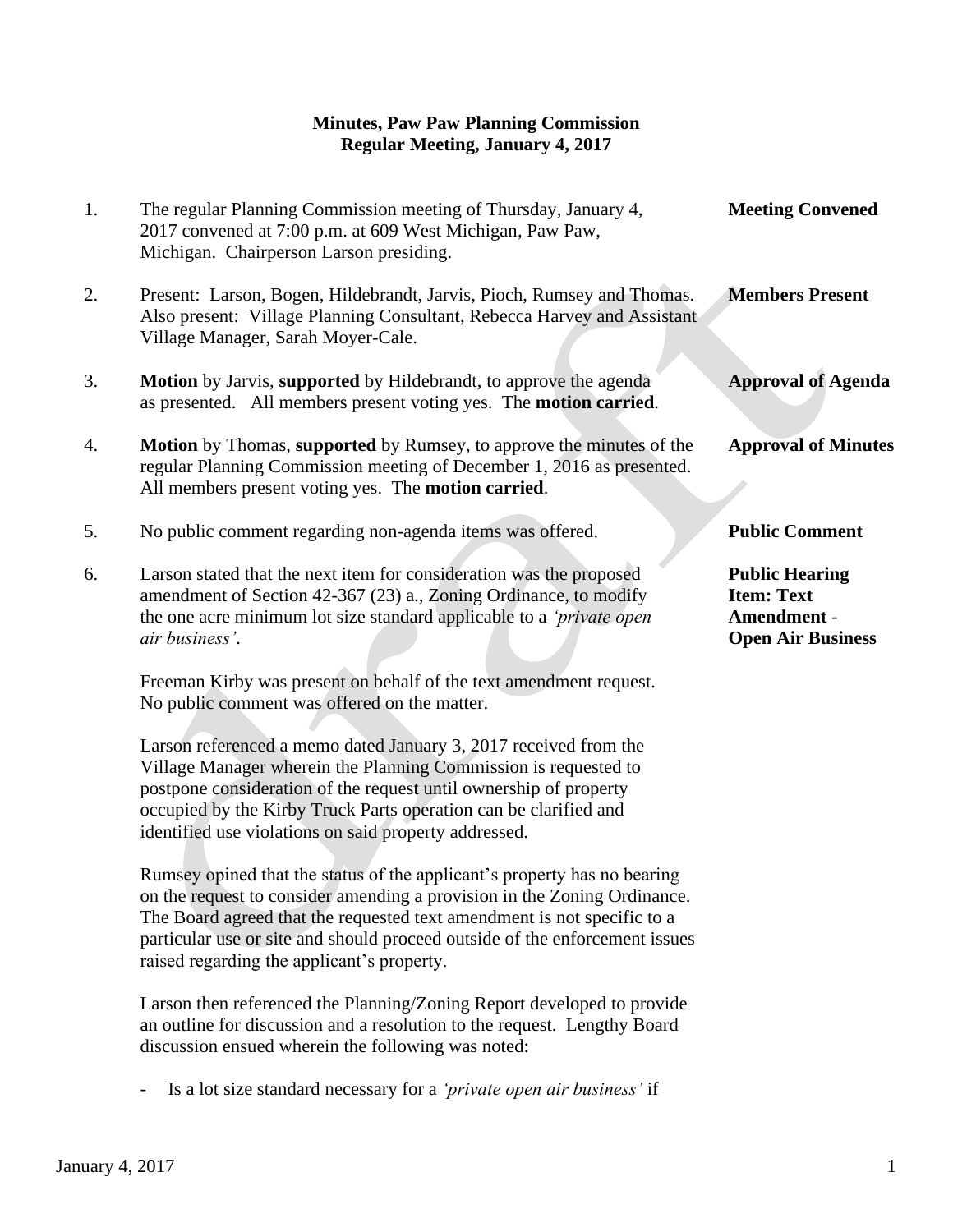such a use is a Special Use and controlled by the special use criteria and the review of the Planning Commission?

- A lot size standard has the result of controlling the prevalence of *'private open air businesses'* throughout the Village, which is important along its commercial gateways,
- A lot size standard helps ensure that adequate land area will be provided to meet desired design standards, which will also important to the character of the commercial gateways in the Village.

Larson stated that she had researched area ordinances to identify generally accepted approaches to outdoor retail activity in the area and found that the standards in effect in the Village are lenient in comparison.

Jarvis opined that a decision to reduce the requirement will support future requests for further reductions from new projects. Bogen stated that it would be appropriate to review the standards applicable to a *'private open air business'* as a whole but that he is unwilling to address the lot size standard separately and in a vacuum.

At length, a **motion** was offered by Thomas, **seconded** by Rumsey to recommend approval of an amendment to Section 42-367 (23) a. so as to reduce the one acre lot size standard to .75 acres. The **motion failed 2-5, Bogen, Hildebrandt, Jarvis, Larson and Pioch dissenting**.

**Motion** then made by Pioch, **supported** by Hildebrandt, to recommend that the existing one acre minimum lot size standard applicable to a '*private open air bu*siness' not be modified. The motion **carried 6 to1, Rumsey dissenting**.

7. Larson stated that the next item for consideration was the request by **Public Hearing** Mark Lipson for Special Use Permit/Site Plan Review for a proposed **Item: Performance** Indoor Recreation Facility. The subject property is located at 1027 East **Fieldhouse (Lipson)** Michigan and is within the B-2 General Business District.

 Mark Lipson was present on behalf of the application. Lipson provided an overview of the project, noting that the subject site is ideal for the proposed use given its proximity to the highway, major corridors, commercial uses, and schools and the presence of outdoor ball fields already existing on the site. He provided research completed identifying a need in the area for the proposed use. Referencing the proposed site plan and building elevations, Lipson outlined the details of the proposed development.

 Jack Arlen stated that he owns the property adjacent to the east and expressed concern with the proposal given past problems with the ball fields on the site and issues related to trespass, noise, property damage, interference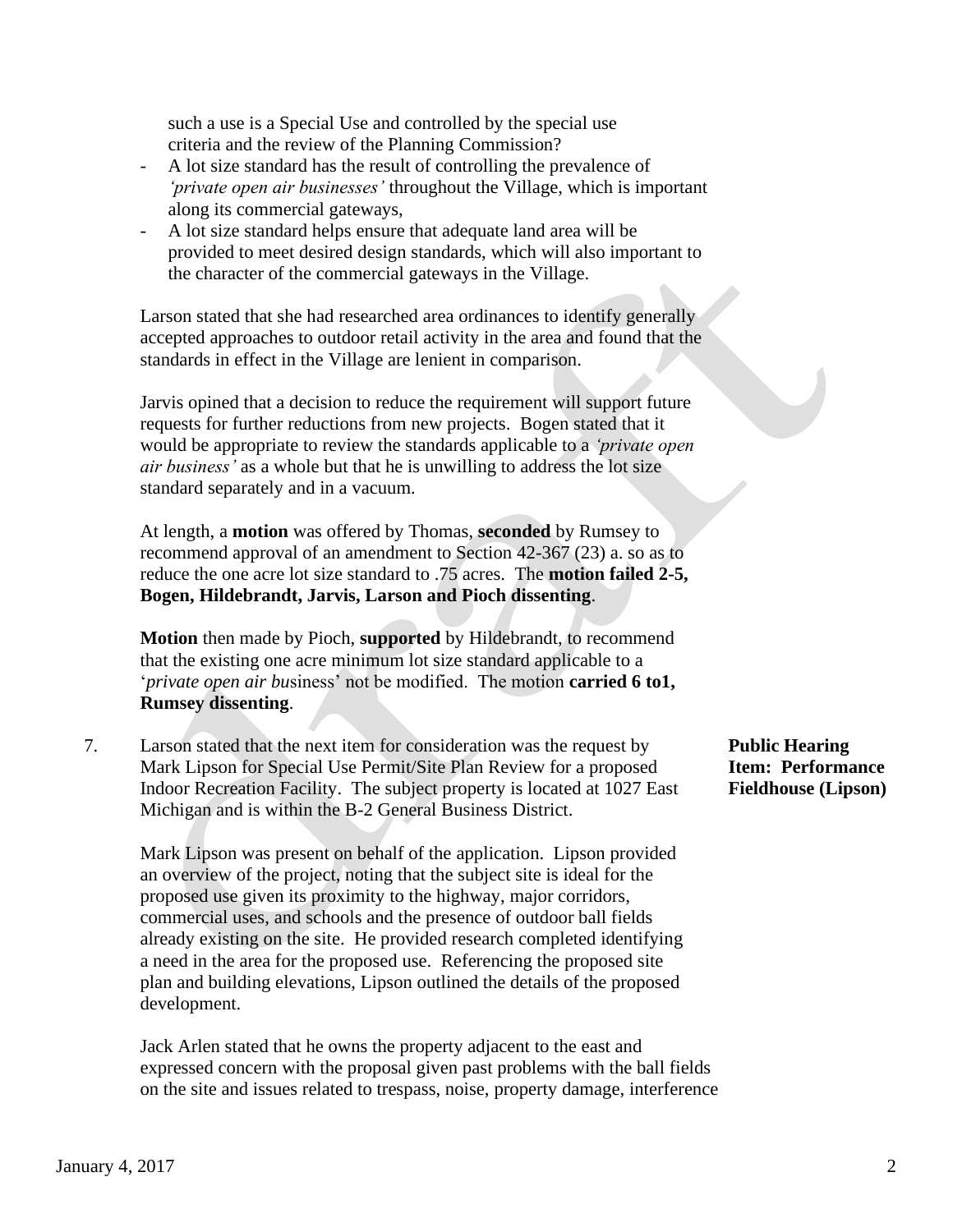with tv reception, storm water runoff, and the lack of a buffer between the properties.. He stated that the site is too small to be used for ball fields and that it serves to limit the use and devalue his adjacent residential site.

 Harvey provided an overview of the status of the subject 6.8 development site, noting the recent annexation of the rear 5.7 acres from Antwerp Township and the likely status of the existing outdoor ballfields as lawful nonconforming uses. She noted that, pursuant to Section 42-104, the recently annexed property retains its existing zoning (R-2) for 1 year unless it is rezoned by the Village. Harvey stated that the Planning Commission is scheduled to consider a request to rezone the subject property from the R-2 District to the B-2 District in February. She confirmed that the requested B-2 District allows the proposed 'indoor recreation facility' as a special land use. The existing outdoor ballfields are not allowed uses within the B-2 District but may remain as a nonconforming use on the site.

No further public comment was offered on the matter.

The Board proceeded with a review of the proposal pursuant to Section 42-366 and 42-367 (4) and noted the following:

- The site is currently served by 2 driveways; the eastern-most drive is proposed to be closed and the existing driveway adjacent to the west property line improved. The existing drive is located at least 75 ft from an intersection as required;
- The proposed building will be located a minimum of 100 ft from any residential use ( ie. the adjacent house);
- Parking is provided in compliance with Ordinance requirements;
- Proposed light fixtures will be sharp cut-off with shields and proposed footcandle levels reveal compliance with lighting standards;
- The existing sidewalk along East Michigan will be improved;
- The proposed building complies with applicable building size, height, setback and design standards (per the ClearSpan building rendering);
- The retention of the existing trees and limited plantings along the east and north property lines is proposed;
- Compliance with applicable landscaping standards has not been met due to the size of the site; a request for variance approval from the landscaping standards will be considered by the ZBA in February.
- The outdoor ball fields are an existing nonconforming use and are proposed to be used but are not proposed to be modified or expanded.

**Motion** by Thomas, **supported** by Jarvis, to grant Special Use Permit for the proposed 31,200 sq ft indoor recreation facility (Performance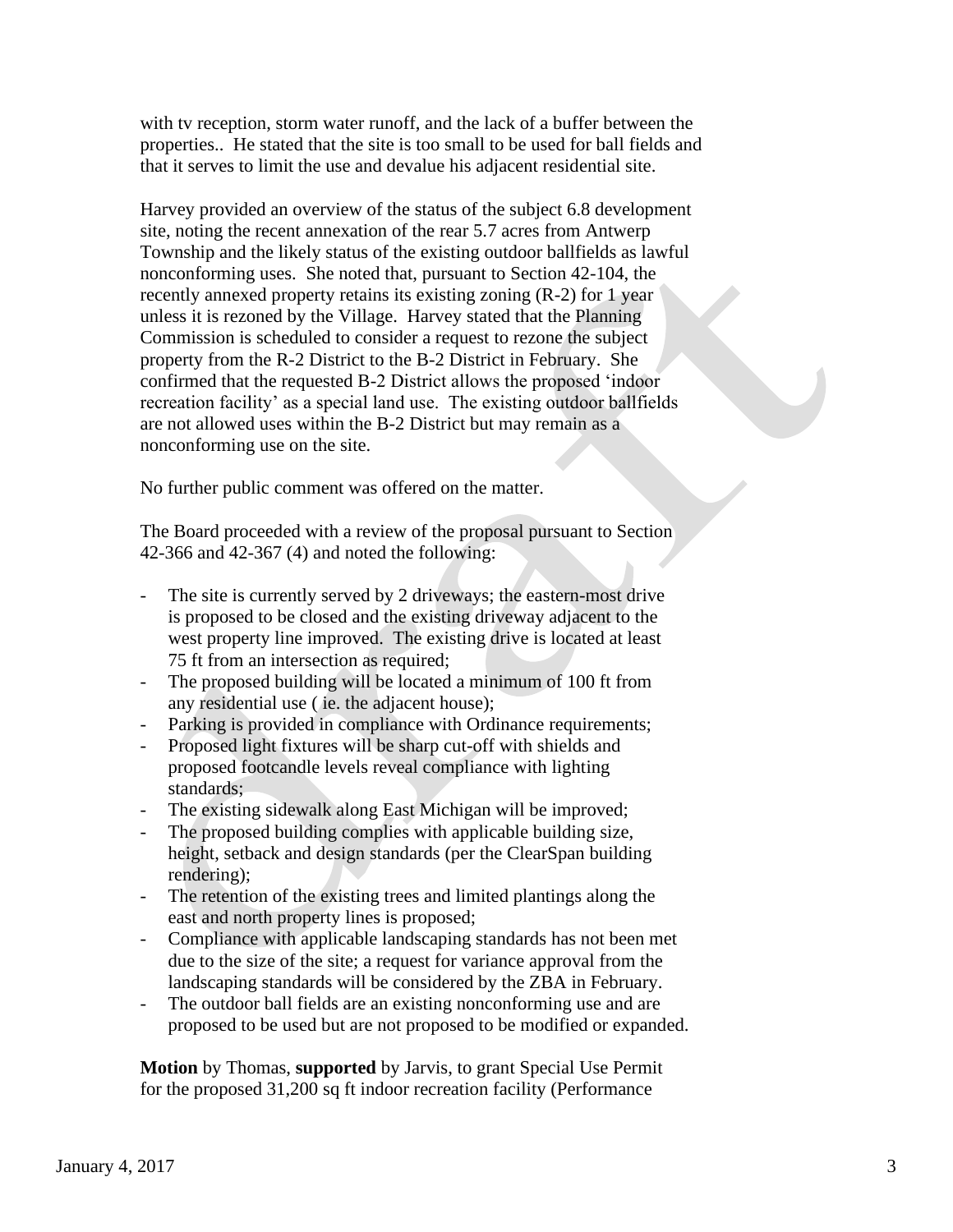Fieldhouse) located at 1027 East Michigan based upon a finding of compliance with the Special Use Permit Criteria set forth in Section 42-366 and the Special Use Permit Standards applicable to an *'indoor recreation facility'* set forth in Section 42-367 (4), and conditioned upon the rezoning of the rear 5.7 acres, or portion thereof, of the subject site to the B-2 District. All members present voting yes. The **motion carried**.

 **Motion** by Pioch, **supported** by Rumsey, to recommend Village Council approval of the Site Plan for the proposed 31,200 sq ft indoor recreation facility (Performance Fieldhouse) based upon a finding of compliance with the Site Plan Review Criteria set forth in Section 42-402, and subject to the following conditions:

- 1. Rezoning of the rear 5.7 acres, or portion thereof, of the subject site to the B-2 District.
- 2. The provision of required parking lot screening along the east boundary.
- 3. Compliance with outdoor lighting requirements set forth in Section 42-405.
- 4. Compliance with applicable building design requirements.
- 5. Submission of a final landscape plan that meets applicable landscape requirements.
- 6. Fire Department review/approval.
- 7. Village Department of Public Works review/approval of utility extensions/connections and the proposed method of storm water disposal.
- 8. Proposed signage shall comply with the applicable provisions of Article VI and shall be reviewed/approved through the permit process.
- 9. Compliance with all applicable Federal, State and Local codes/ordinances.

All members present voting yes. The **motion carried.**

9. Larson noted that the Waterfront Overlay District was presented to **Ongoing Business**: the Board in April, 2016 and that the Board had expressed support for **Waterfront Overlay** moving the proposed district forward. To that end, a review of the proposed **District** text had been initiated in May, 2016. Due to the application schedule during the latter part of 2016, the review has not been completed and remains a priority item for the Board.

Board members agreed to place the matter on the next available meeting